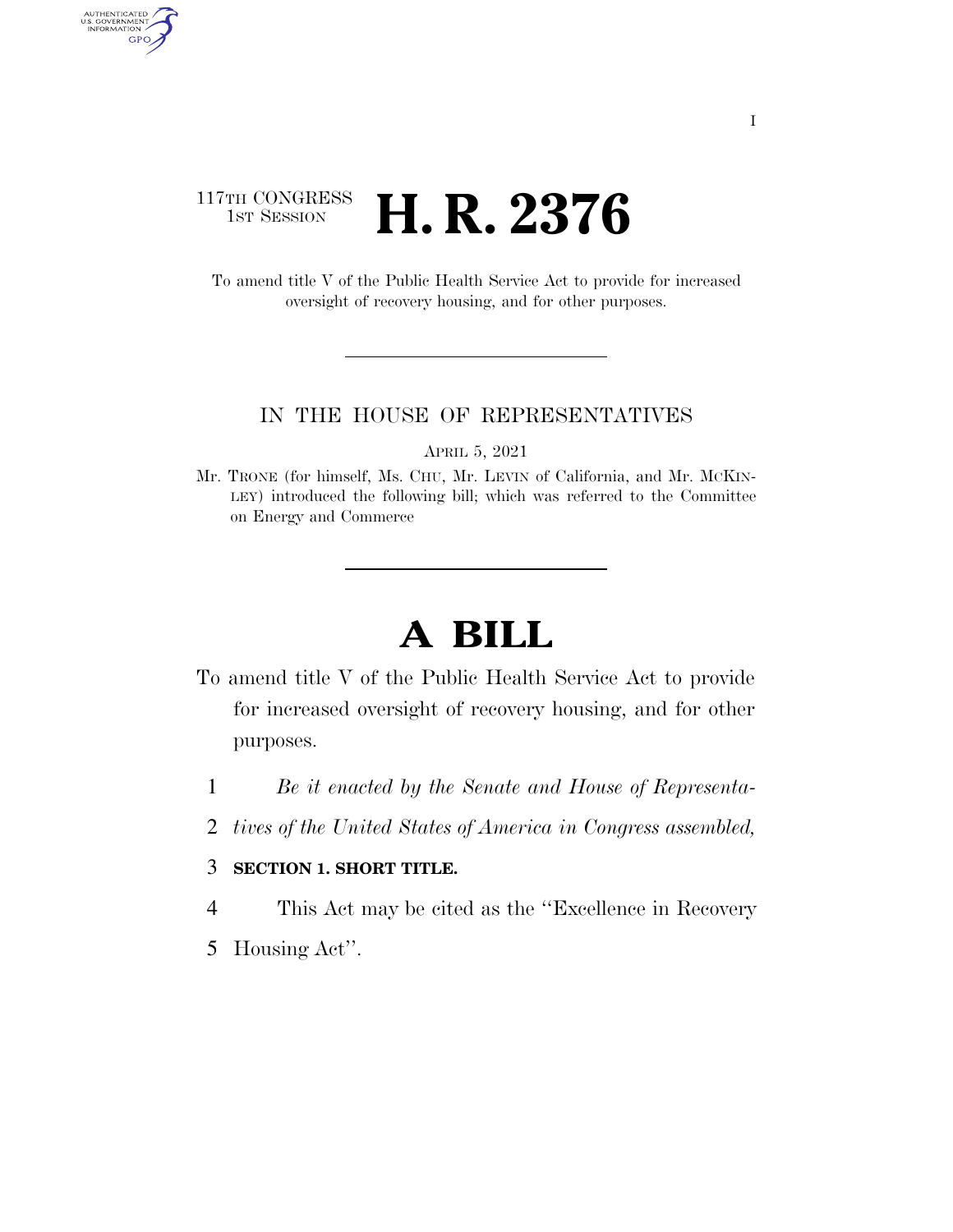| $\mathbf{1}$ | SEC. 2. CLARIFYING THE ROLE OF SAMHSA IN PROMOTING       |
|--------------|----------------------------------------------------------|
| 2            | THE AVAILABILITY OF HIGH-QUALITY RECOV-                  |
| 3            | ERY HOUSING.                                             |
| 4            | Section $501(d)$ of the Public Health Service Act $(42)$ |
| 5            | U.S.C. 290aa) is amended—                                |
| 6            | (1) in paragraph $(24)(E)$ , by striking "and" at        |
| 7            | the end;                                                 |
| 8            | $(2)$ in paragraph $(25)$ , by striking the period at    |
| 9            | the end and inserting "; and"; and                       |
| 10           | (3) by adding at the end the following:                  |
| 11           | $\lq(26)$ collaborate with national accrediting enti-    |
| 12           | ties and reputable providers and analysts of recovery    |
| 13           | housing services and all relevant Federal agencies,      |
| 14           | including the Centers for Medicare & Medicaid Serv-      |
| 15           | ices, the Health Resources and Services Administra-      |
| 16           | tion, other offices and agencies within the Depart-      |
| 17           | ment of Health and Human Services, the Office of         |
| 18           | National Drug Control Policy, the Department of          |
| 19           | Justice, the Department of Housing and Urban De-         |
| 20           | velopment, and the Department of Agriculture, to         |
| 21           | promote the availability of high-quality recovery        |
| 22           | housing for individuals with a substance use dis-        |
| 23           | order.".                                                 |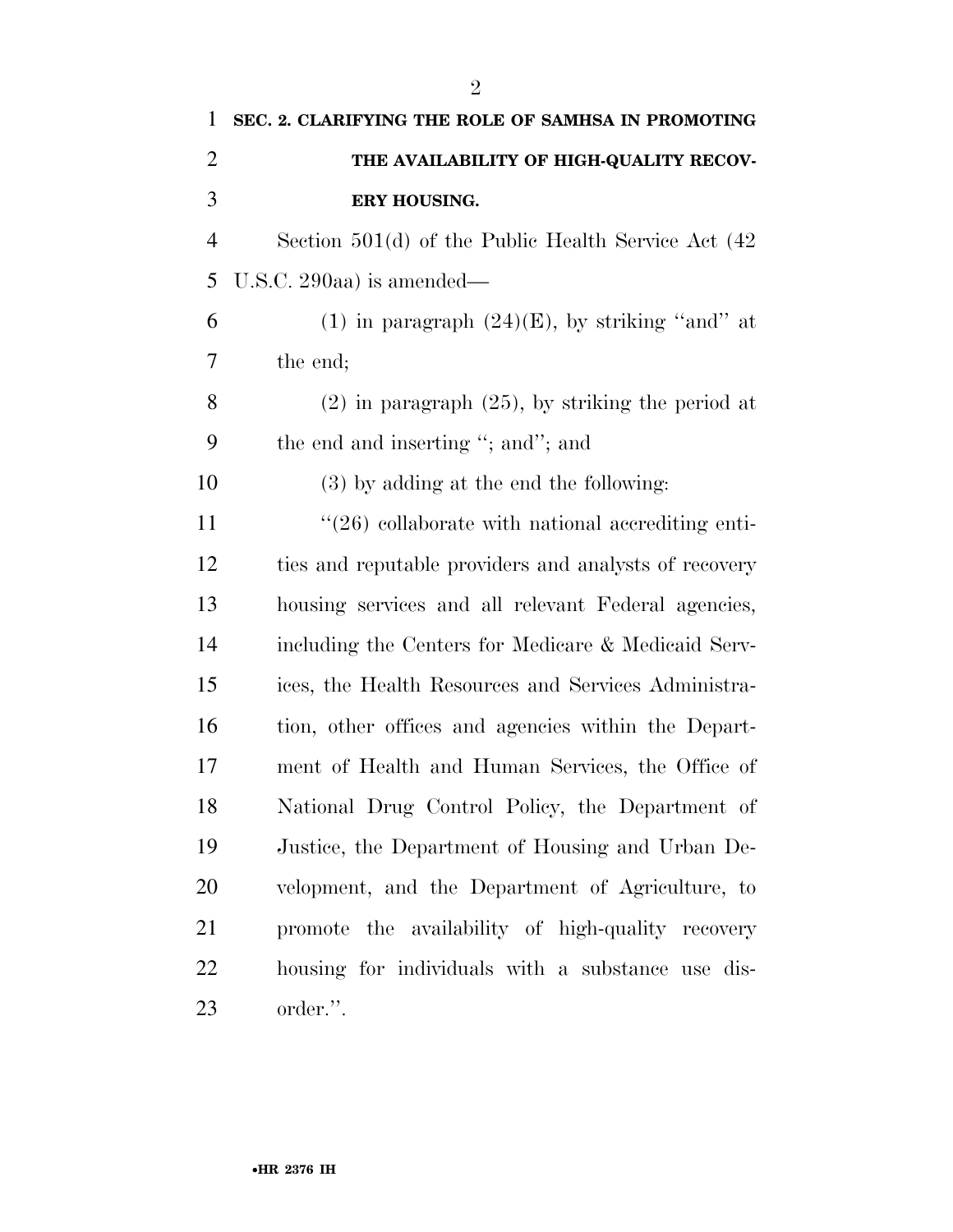## **SEC. 3. DEVELOPING GUIDELINES FOR STATES TO PRO- MOTE THE AVAILABILITY OF HIGH-QUALITY RECOVERY HOUSING.**

 Title V of the Public Health Service Act is amended by inserting after section 550 of such Act (42 U.S.C. 290ee–5) the following:

### **''SEC. 550A. DEVELOPING GUIDELINES FOR STATES TO PROMOTE THE AVAILABILITY OF HIGH-QUAL-ITY RECOVERY HOUSING.**

 $\cdot$  "(a) In GENERAL.—Not later than one year after the date of the enactment of this section, the Secretary, acting through the Assistant Secretary, shall develop, and pub- lish on the internet website of the Substance Abuse and Mental Health Services Administration, consensus-based guidelines and nationally recognized standards for States to promote the availability of high-quality recovery hous- ing for individuals with a substance use disorder. Such guidelines shall—

 $\mathbf{19}$   $\mathbf{19}$   $\mathbf{10}$  be developed in consultation with national accrediting entities, reputable providers and analysts of recovery housing services, and States and be con- sistent with the best practices developed under sec-tion 550; and

24  $(2)$  to the extent practicable, build on existing best practices and suggested guidelines developed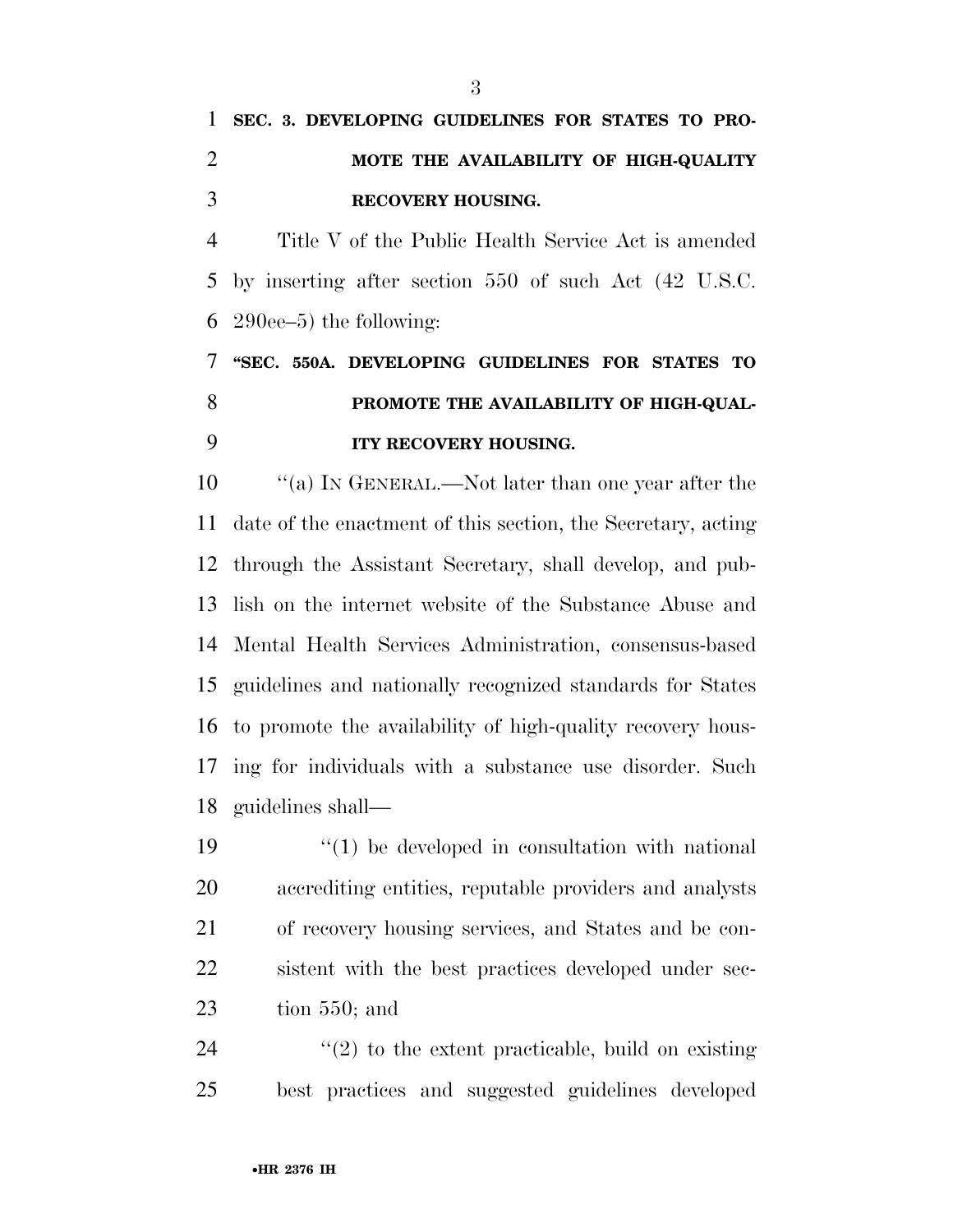previously by the Substance Abuse and Mental Health Services Administration.

 ''(b) PUBLIC COMMENT PERIOD.—Before finalizing guidelines under subsection (a), the Secretary of Health and Human Services shall provide for a public comment period.

7 "(c) EXCLUSION OF GUIDELINE ON TREATMENT SERVICES.—In developing the guidelines under subsection (a), the Secretary may not include any guideline or stand- ard with respect to substance use disorder treatment serv-ices.

12 "(d) SUBSTANCE USE DISORDER TREATMENT SERV- ICES.—In this section, the term 'substance use disorder treatment services' means items or services furnished for the treatment of a substance use disorder, including—

 ''(1) medications approved by the Food and Drug Administration for use in such treatment, ex- cluding each such medication used to prevent or treat a drug overdose;

20  $\frac{1}{2}$  (2) the administering of such medications;

21 ''(3) recommendations for such treatment;

22  $\frac{4}{10}$  clinical assessments and referrals;

23  $\frac{4}{5}$  counseling with a physician, psychologist, or mental health professional (including individual and group therapy); and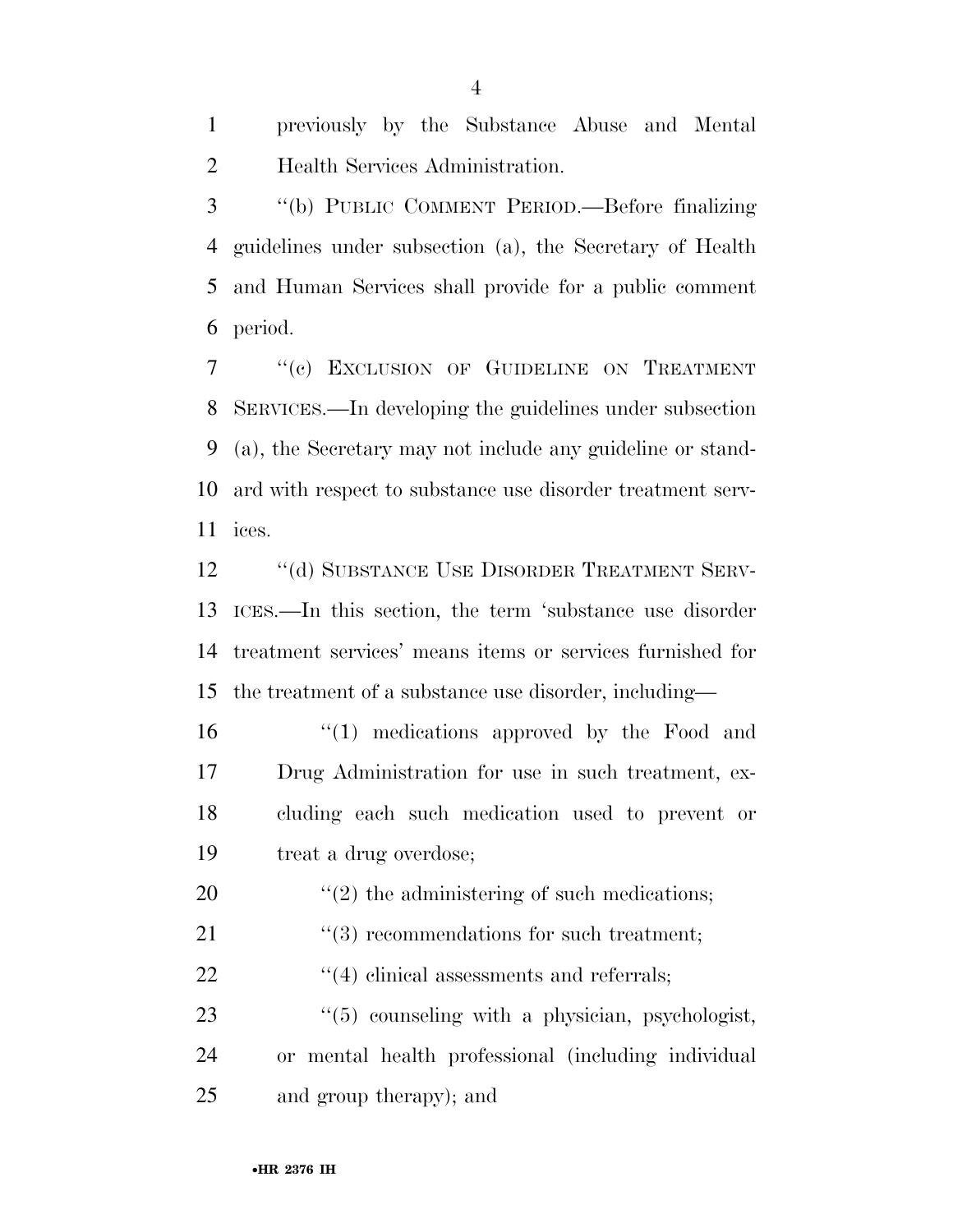| $\mathbf{1}$   | $\cdot\cdot\cdot(6)$ toxicology testing.".                         |
|----------------|--------------------------------------------------------------------|
| 2              | SEC. 4. COORDINATION OF FEDERAL ACTIVITIES TO PRO-                 |
| 3              | MOTE THE AVAILABILITY OF HIGH-QUALITY                              |
| $\overline{4}$ | RECOVERY HOUSING.                                                  |
| 5              | Section 550 of the Public Health Service Act (42)                  |
| 6              | U.S.C. $290ee-5$ ) is amended—                                     |
| 7              | $(1)$ by redesignating subsections $(e)$ , $(f)$ , and             |
| 8              | $(g)$ as subsections $(g)$ , $(h)$ , and $(i)$ , respectively; and |
| 9              | $(2)$ by inserting after subsection $(d)$ the fol-                 |
| 10             | lowing:                                                            |
| 11             | "(e) COORDINATION OF FEDERAL ACTIVITIES TO                         |
| 12             | PROMOTE THE AVAILABILITY OF HIGH-QUALITY RECOV-                    |
| 13             | ERY HOUSING FOR INDIVIDUALS WITH A SUBSTANCE                       |
| 14             | USE DISORDER.-                                                     |
| 15             | " $(1)$ In GENERAL.—The Secretary, acting                          |
| 16             | through the Assistant Secretary, and the Secretary                 |
| 17             | of the Department of Housing and Urban Develop-                    |
| 18             | ment shall convene and serve as the co-chairs of an                |
| 19             | interagency working group composed of representa-                  |
| 20             | tives of each of the Federal agencies described in                 |
| 21             | paragraph $(2)$ (referred to in this section as the                |
| 22             | 'working group') for the following purposes:                       |
| 23             | "(A) To increase collaboration, coopera-                           |
| 24             | tion, and consultation among such Federal                          |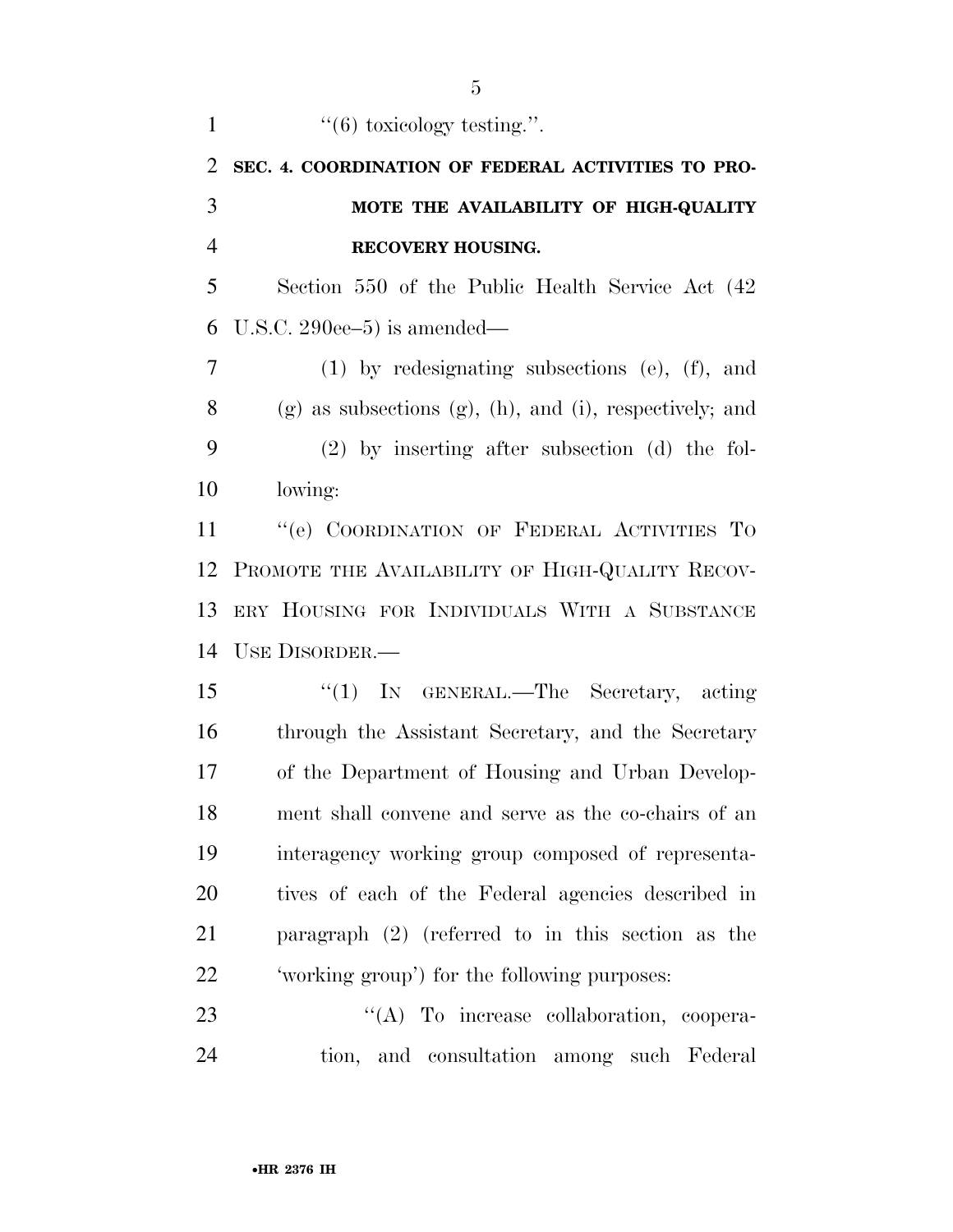| $\mathbf{1}$   | agencies, with respect to promoting the avail-       |
|----------------|------------------------------------------------------|
| $\overline{2}$ | ability of high-quality recovery housing.            |
| 3              | "(B) To align the efforts of such agencies           |
| $\overline{4}$ | and avoid duplication of such efforts by such        |
| 5              | agencies.                                            |
| 6              | "(C) To develop objectives, priorities, and          |
| $\overline{7}$ | a long-term plan for supporting State, Tribal,       |
| 8              | and local efforts with respect to the operation      |
| 9              | of high-quality recovery housing that is con-        |
| 10             | sistent with the best practices developed under      |
| 11             | this section.                                        |
| 12             | $\lq\lq$ (D) To coordinate inspection and enforce-   |
| 13             | ment among Federal and State agencies.               |
| 14             | " $(E)$ To coordinate data collection on the         |
| 15             | quality of recovery housing.                         |
| 16             | "(2) FEDERAL AGENCIES DESCRIBED.—The                 |
| 17             | Federal agencies described in this paragraph are the |
| 18             | following:                                           |
| 19             | $\lq\lq$ The Department of Health and                |
| 20             | Human Services.                                      |
| 21             | "(B) The Centers for Medicare & Medicaid             |
| 22             | Services.                                            |
| 23             | "(C) The Substance Abuse and Mental                  |
| 24             | Health Services Administration.                      |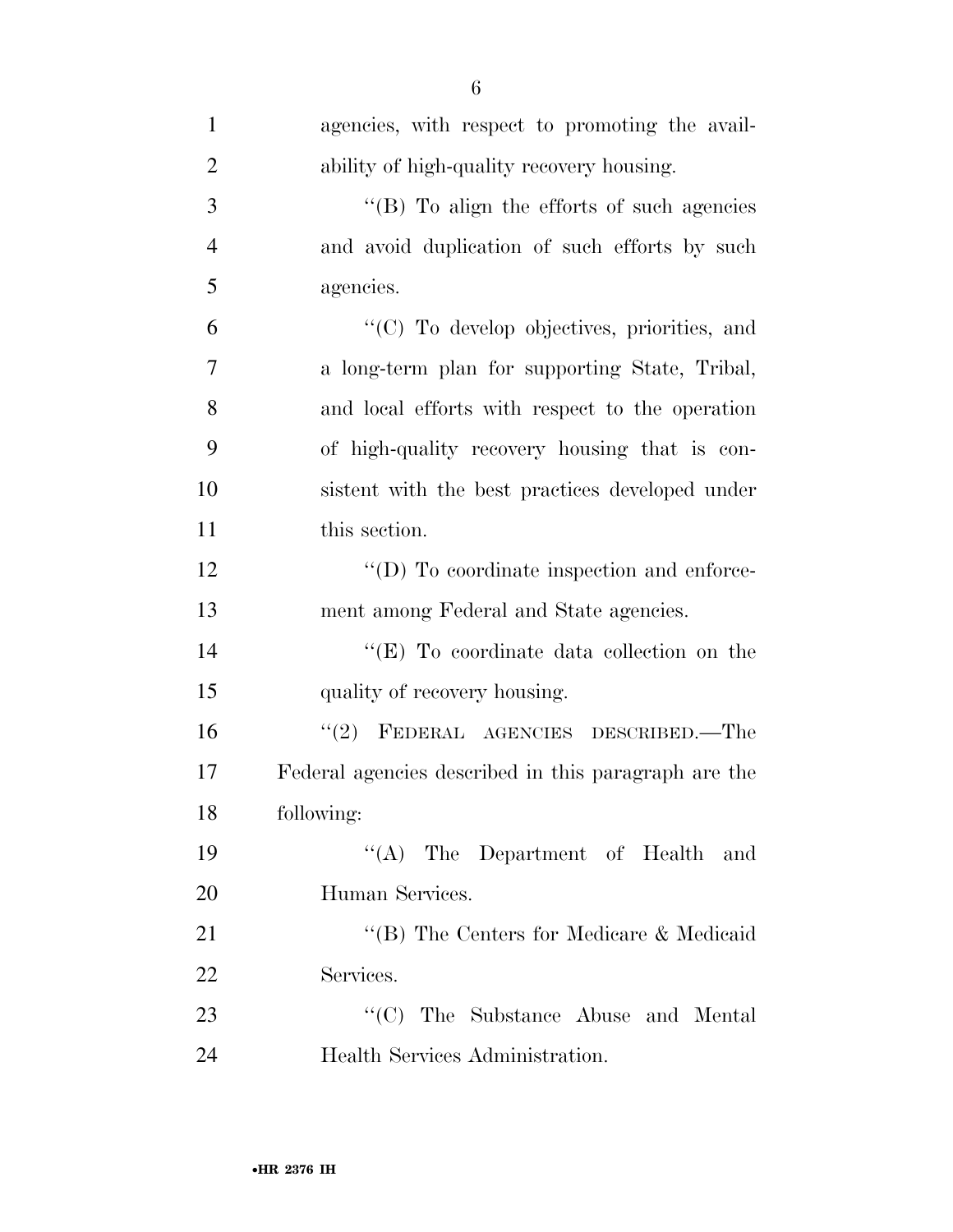| $\mathbf{1}$   | "(D) The Health Resources and Services               |
|----------------|------------------------------------------------------|
| $\overline{2}$ | Administration.                                      |
| 3              | $\lq\lq$ (E) The Indian Health Service.              |
| $\overline{4}$ | "(F) The Department of Housing and                   |
| 5              | Urban Development.                                   |
| 6              | $\lq\lq(G)$ The Department of Agriculture.           |
| 7              | "(H) The Department of Justice.                      |
| 8              | "(I) The Office of National Drug Control             |
| 9              | Policy.                                              |
| 10             | " $(J)$ The Bureau of Indian Affairs.                |
| 11             | $\lq\lq$ (K) The Department of Labor.                |
| 12             | "(L) Any other Federal agency as the co-             |
| 13             | chairs determine appropriate.                        |
| 14             | "(3) MEETINGS.—The working group shall               |
| 15             | meet on a quarterly basis.                           |
| 16             | "(4) REPORTS TO CONGRESS.—Beginning not              |
| 17             | later than one year after the date of the enactment  |
| 18             | of this section and annually thereafter, the working |
| 19             | group shall submit to the Committee on Energy and    |
| 20             | Commerce, the Committee on Ways and Means, the       |
| 21             | Committee on Agriculture, and the Committee on       |
| 22             | Financial Services of the House of Representatives   |
| 23             | and the Committee on Health, Education, Labor,       |
| 24             | and Pensions, the Committee on Agriculture, Nutri-   |
| 25             | tion, and Forestry, and the Committee on Finance     |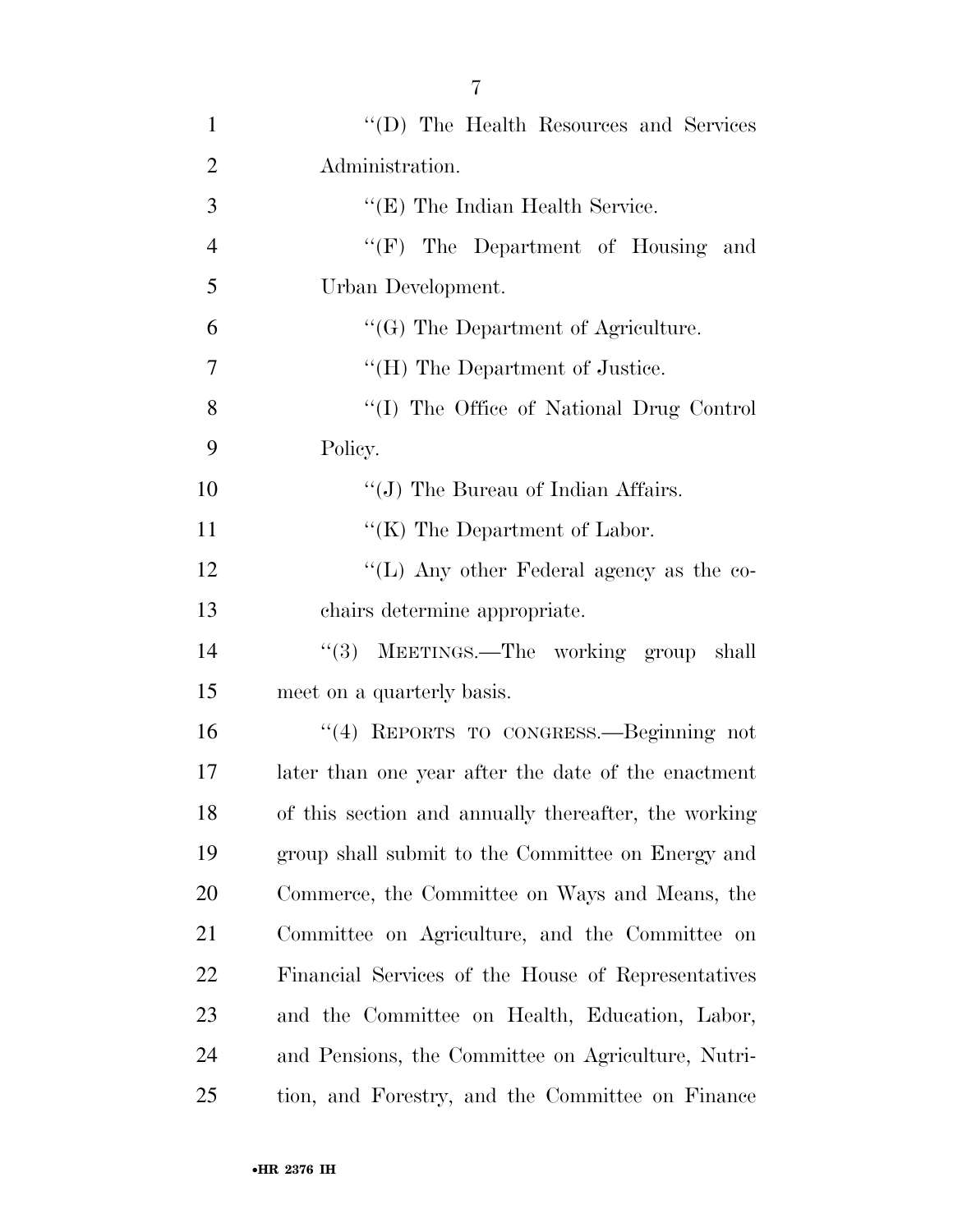of the Senate a report describing the work of the working group and any recommendations of the working group to improve Federal, State, and local policy with respect to recovery housing operations.

5 "(5) AUTHORIZATION OF APPROPRIATIONS.— To carry out this subsection, there are authorized to be appropriated such sums as may be necessary for fiscal years 2022 through 2027.''.

### **SEC. 5. NAS STUDY AND REPORT.**

 (a) IN GENERAL.—Not later than 60 days after the date of enactment of this Act, the Secretary of Health and Human Services, acting through the Assistant Secretary for Mental Health and Substance Use, shall enter into an arrangement with the National Academies of Sciences, Engineering, and Medicine to conduct a study, which may include a literature review and case studies as appropriate, on—

 (1) the quality and effectiveness of recovery housing in the United States, including the avail- ability in the United States of high-quality recovery housing and whether that availability meets the de-mand for such housing in the United States; and

 (2) State, Tribal, and local regulation and over-sight of recovery housing.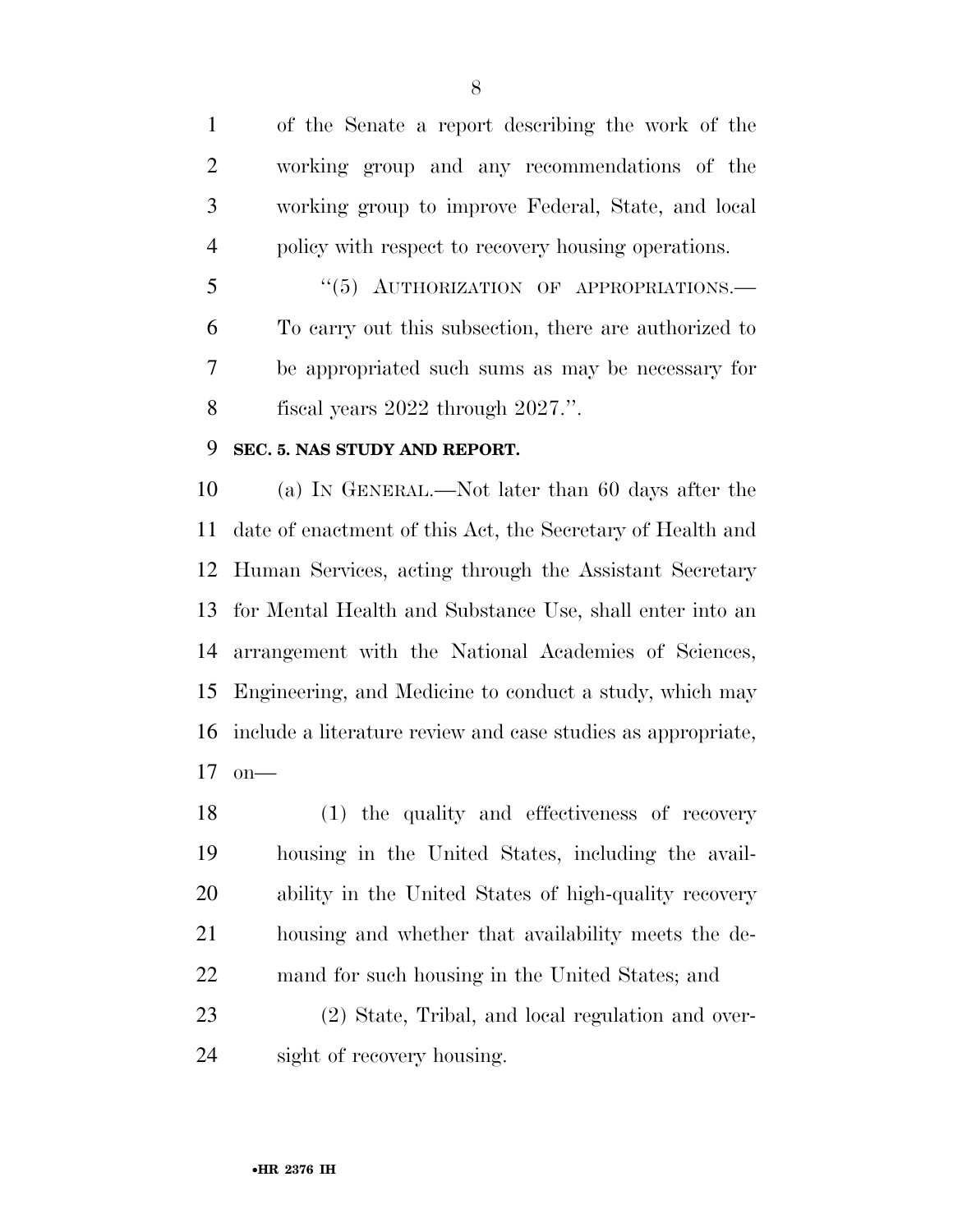(b) TOPICS.—The study under subsection (a) shall include a literature review of studies that—

| 3              | (1) examine the quality of, and effectiveness            |
|----------------|----------------------------------------------------------|
| $\overline{4}$ | outcomes for, the types and characteristics of cov-      |
| 5              | ered recovery housing programs listed in subsection      |
| 6              | $(e)$ ; and                                              |
| 7              | (2) identify the research and data gaps that             |
| 8              | must be filled to better report on the quality of, and   |
| 9              | effectiveness outcomes related to, covered recovery      |
| 10             | housing.                                                 |
| 11             | (c) TYPE AND CHARACTERISTICS.—The types and              |
| 12             | characteristics of covered recovery housing programs re- |
| 13             | ferred to in subsection (b) consist of the following:    |
| 14             | (1) Nonprofit and for-profit covered recovery            |
| 15             | housing.                                                 |
| 16             | (2) Private and public covered recovery housing.         |
| 17             | (3) Covered recovery housing programs that               |
| 18             | provide services to-                                     |
| 19             | (A) residents on a voluntary basis; and                  |
| 20             | (B) residents pursuant to a judicial order.              |
| 21             | (4) Number of clients served, disaggregated to           |
| <u>22</u>      | the extent possible by covered recovery housing serv-    |
| 23             | $ing$ —                                                  |
| 24             | $(A)$ 6 or fewer recovering residents;                   |
| 25             | (B) 10 to 13 recovering residents; and                   |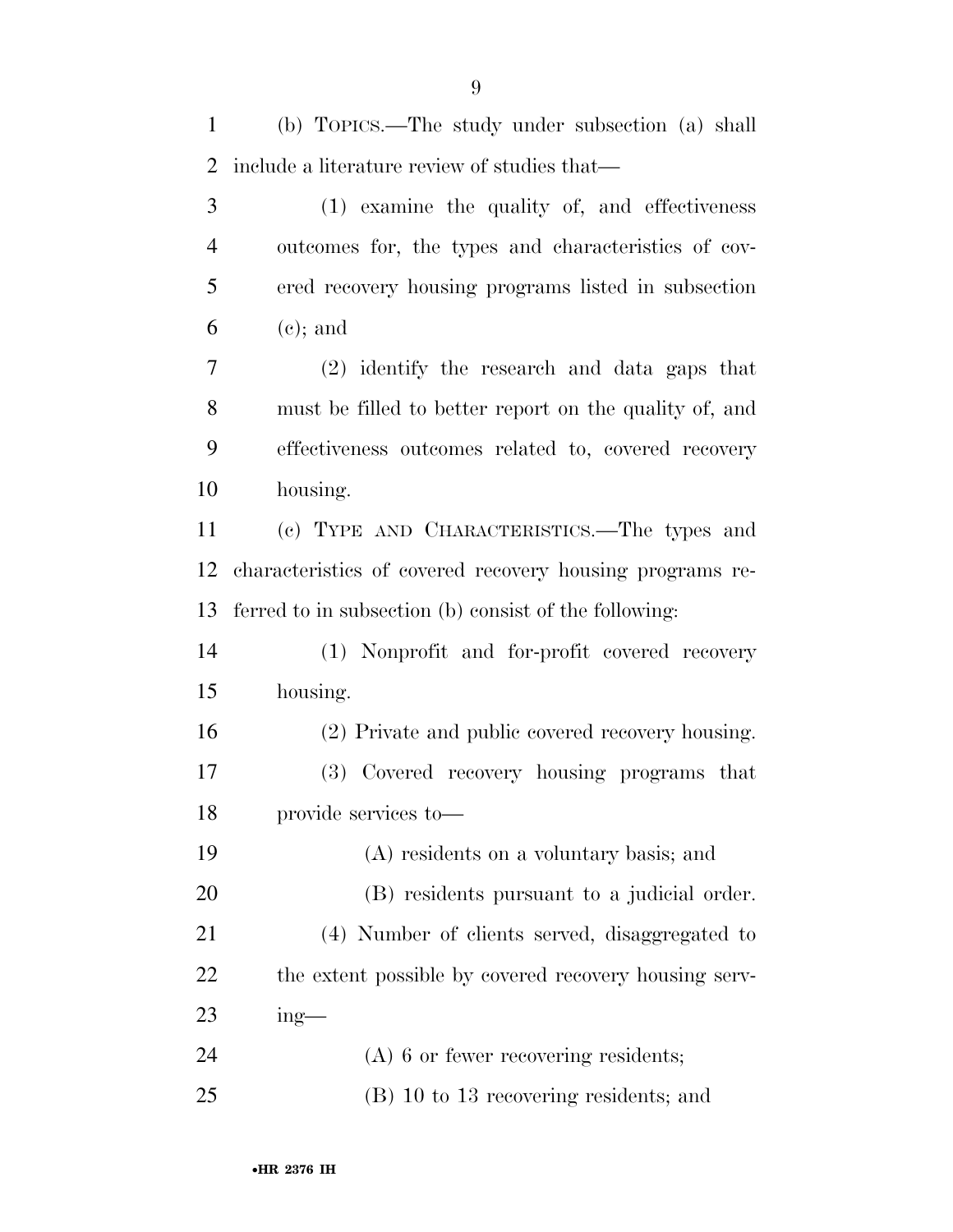| $\mathbf{1}$   | (C) 18 or more recovering residents.                   |
|----------------|--------------------------------------------------------|
| $\overline{2}$ | (5)<br>Bedroom occupancy in a<br>house,                |
| 3              | disaggregated to the extent possible by-               |
| $\overline{4}$ | (A) single room occupancy;                             |
| 5              | $(B)$ 2 residents occupying 1 room; and                |
| 6              | $(C)$ more than 2 residents occupying 1                |
| $\tau$         | room.                                                  |
| 8              | (6) Duration of services received by clients,          |
| 9              | disaggregated to the extent possible according to      |
| 10             | whether the services were—                             |
| 11             | $(A)$ 30 days or fewer;                                |
| 12             | $(B)$ 31 to 90 days;                                   |
| 13             | $(C)$ more than 90 days and fewer than 6               |
| 14             | months; or                                             |
| 15             | $(D)$ 6 months or more.                                |
| 16             | (7) Certification levels of staff.                     |
| 17             | (8) Fraudulent and abusive practices by opera-         |
| 18             | tors of covered recovery housing and inpatient and     |
| 19             | outpatient treatment facilities, both individually and |
| 20             | in concert, including—                                 |
| 21             | (A) deceptive or misleading marketing                  |
| 22             | practices, including—                                  |
| 23             | inaccurate outcomes-based<br>(i)<br>mar-               |
| 24             | keting; and                                            |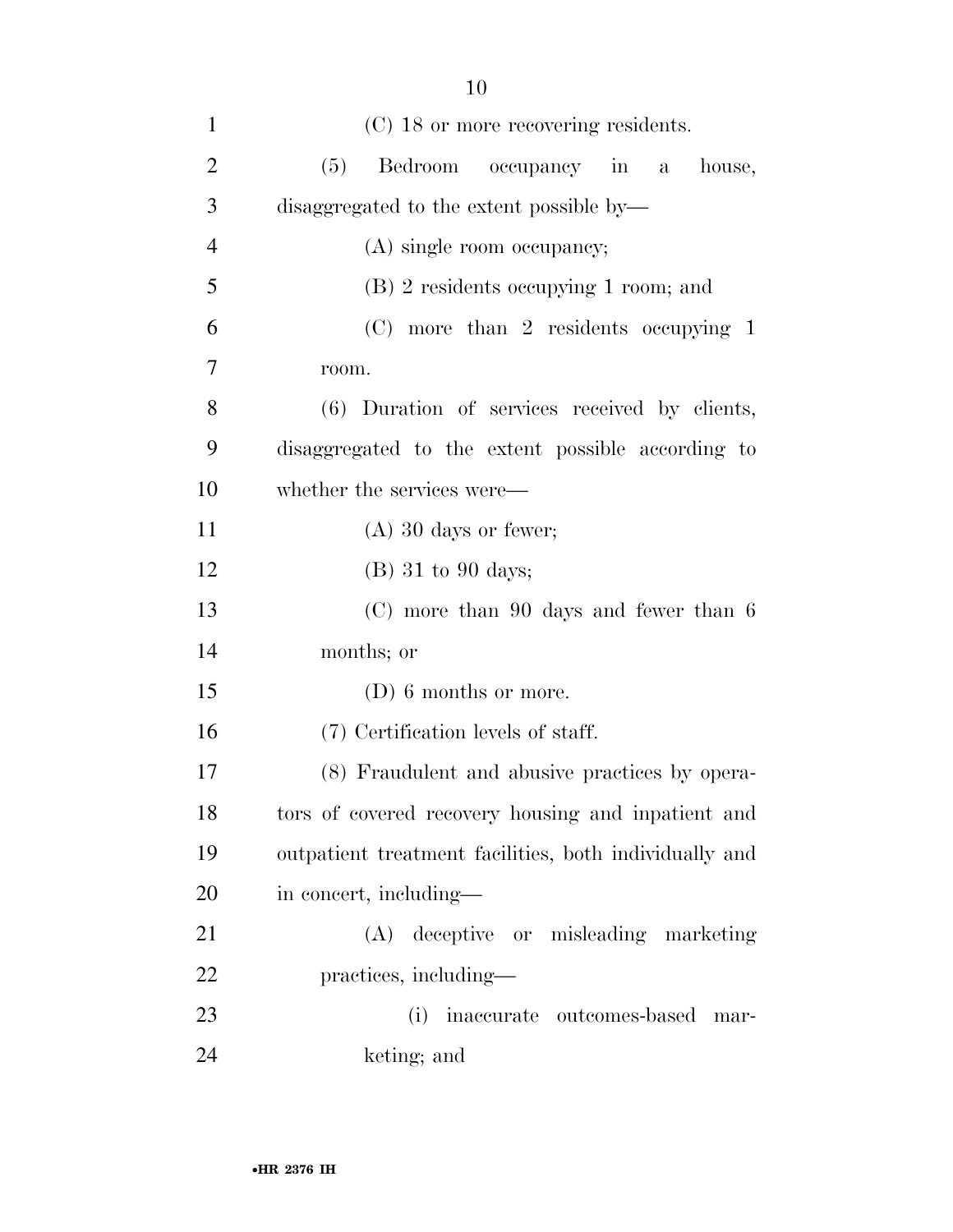| $\mathbf{1}$   | (ii) marketing based on non-evidence-                     |
|----------------|-----------------------------------------------------------|
| $\overline{2}$ | based practices;                                          |
| 3              | (B) illegal patient brokering;                            |
| $\overline{4}$ | (C) third-party recruiters;                               |
| 5              | (D) deceptive or misleading marketing                     |
| 6              | practices of treatment facility and recovery              |
| 7              | housing online aggregators; and                           |
| 8              | (E) the impact of such practices on health                |
| 9              | care costs and recovery rates.                            |
| 10             | (d) REPORT.—The arrangement under subsection (a)          |
| 11             | shall require, by not later than 18 months after the date |
| 12             | of entering into the agreement—                           |
| 13             | (1) completing the study under such subsection;           |
| 14             | and                                                       |
| 15             | (2) making publicly available (including through          |
| 16             | publication on the internet) a report that contains—      |
| 17             | $(A)$ the results of the study;                           |
| 18             | (B) the National Academy's recommenda-                    |
| 19             | tions for Federal, State, and local policies to           |
| 20             | promote the availability of high-quality recovery         |
| 21             | housing in the United States;                             |
| 22             | (C) research and data gaps;                               |
| 23             | (D) recommendations for recovery housing                  |
| 24             | quality and effectiveness metrics;                        |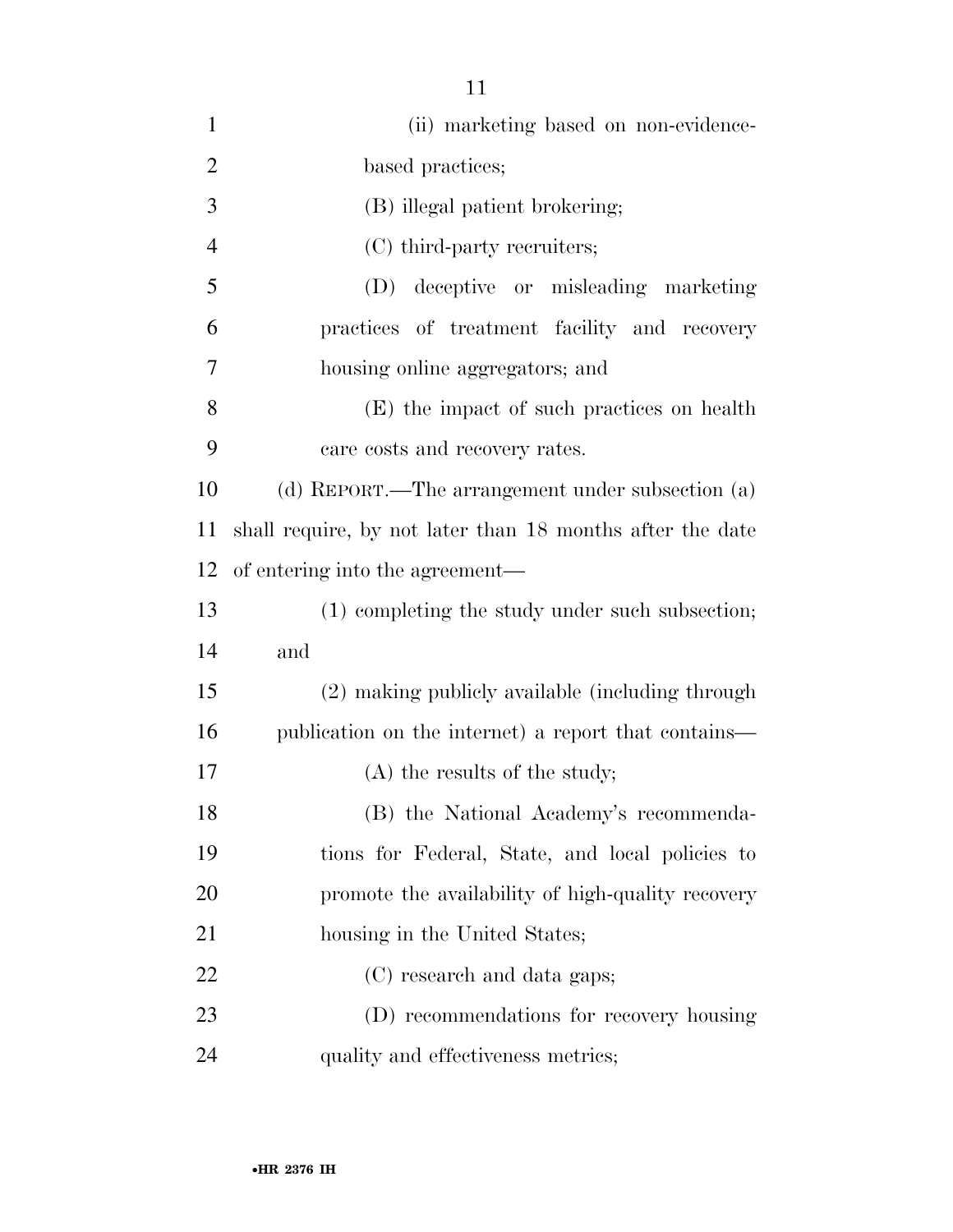| $\mathbf{1}$   | (E) recommended mechanisms to collect                  |
|----------------|--------------------------------------------------------|
| $\overline{2}$ | data on those metrics, including with respect to       |
| 3              | research and data gaps;                                |
| $\overline{4}$ | (F) recommendations to eliminate restric-              |
| 5              | tions by recovery housing that exclude individ-        |
| 6              | uals who take prescribed medications for opioid        |
| 7              | use disorder; and                                      |
| 8              | (G) a summary of allegations, assertions,              |
| 9              | or formal legal actions on the State and local         |
| 10             | levels by governments and nongovernmental or-          |
| 11             | ganizations with respect to the opening and op-        |
| 12             | eration of recovery housing.                           |
| 13             | (e) DEFINITIONS.—In this subsection:                   |
| 14             | (1) The term "covered recovery housing" means          |
| 15             | recovery housing that utilizes compensated or volun-   |
| 16             | teer onsite staff who are not health care profes-      |
| 17             | sionals to support residents.                          |
| 18             | (2) The term "effectiveness outcomes" may in-          |
| 19             | clude decreased substance use, reduced probability of  |
| 20             | relapse or reoccurrence, lower rates of incarceration, |
| 21             | higher income, increased employment, and improved      |
| 22             | family functioning.                                    |
| 23             | (3) The term "health care professional" means          |
| 24             | an individual who is licensed or otherwise authorized  |
| 25             | by the State to provide health care services.          |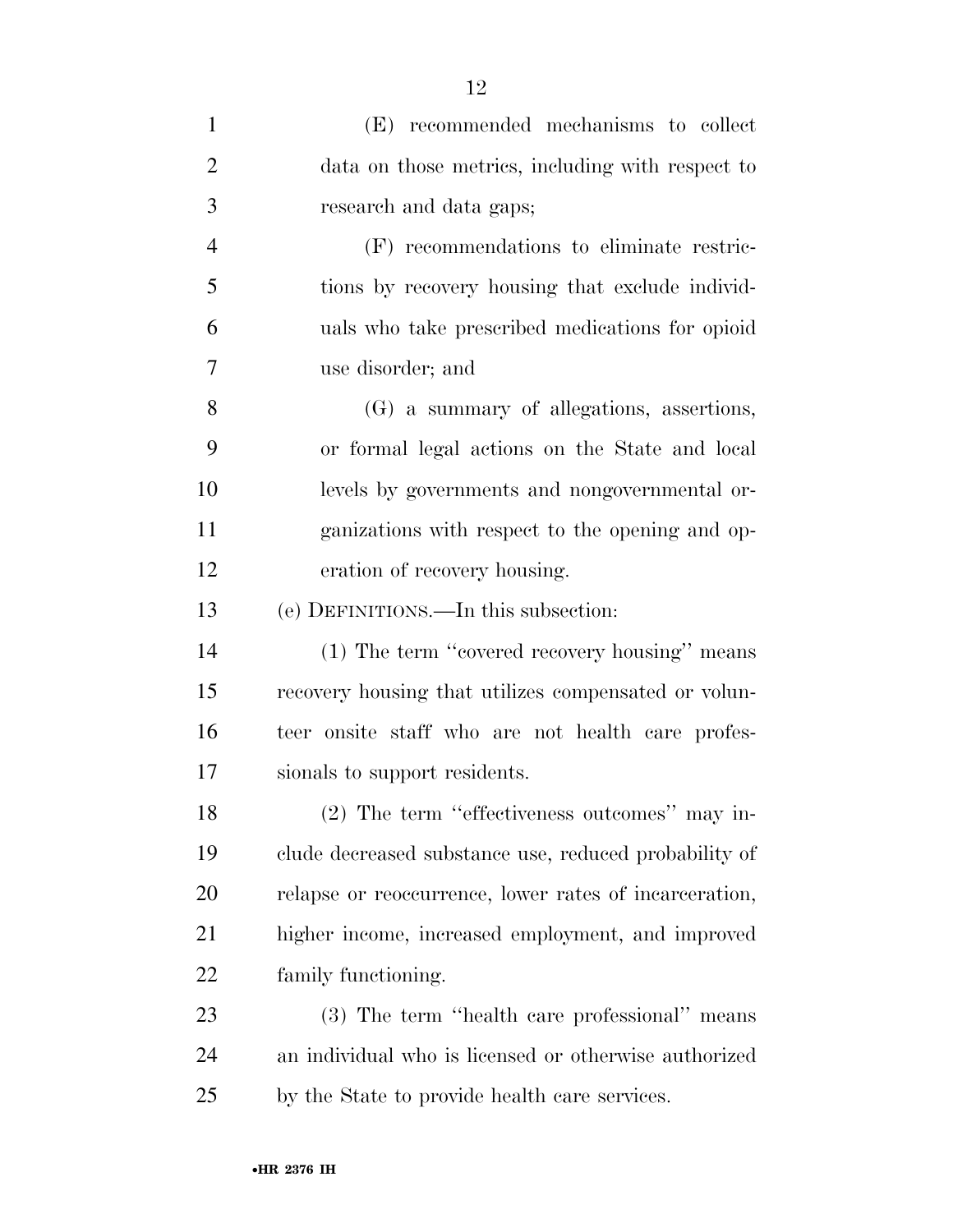(4) The term ''recovery housing'' means a shared living environment that is or purports to be—

 (A) free from alcohol and use of nonpre-scribed drugs; and

 (B) centered on connection to services that promote sustained recovery from substance use disorders.

 (f) AUTHORIZATION OF APPROPRIATIONS.—To carry out this section, there is authorized to be appropriated \$1,500,000 for fiscal year 2022.

#### **SEC. 6. FILLING RESEARCH AND DATA GAPS.**

 Not later than 60 days after the completion of the study under section 5, the Secretary of Health and Human Services shall enter into an agreement with an ap- propriate entity to conduct such research as may be nec- essary to fill the research and data gaps identified in re-porting pursuant to such section.

 **SEC. 7. GRANTS FOR STATES TO PROMOTE THE AVAIL- ABILITY OF HIGH QUALITY RECOVERY HOUS-ING.** 

 Section 550 of the Public Health Service Act (42 U.S.C. 290ee–5), as amended by section 4, is further amended by inserting after subsection (e) (as inserted by section 4) the following: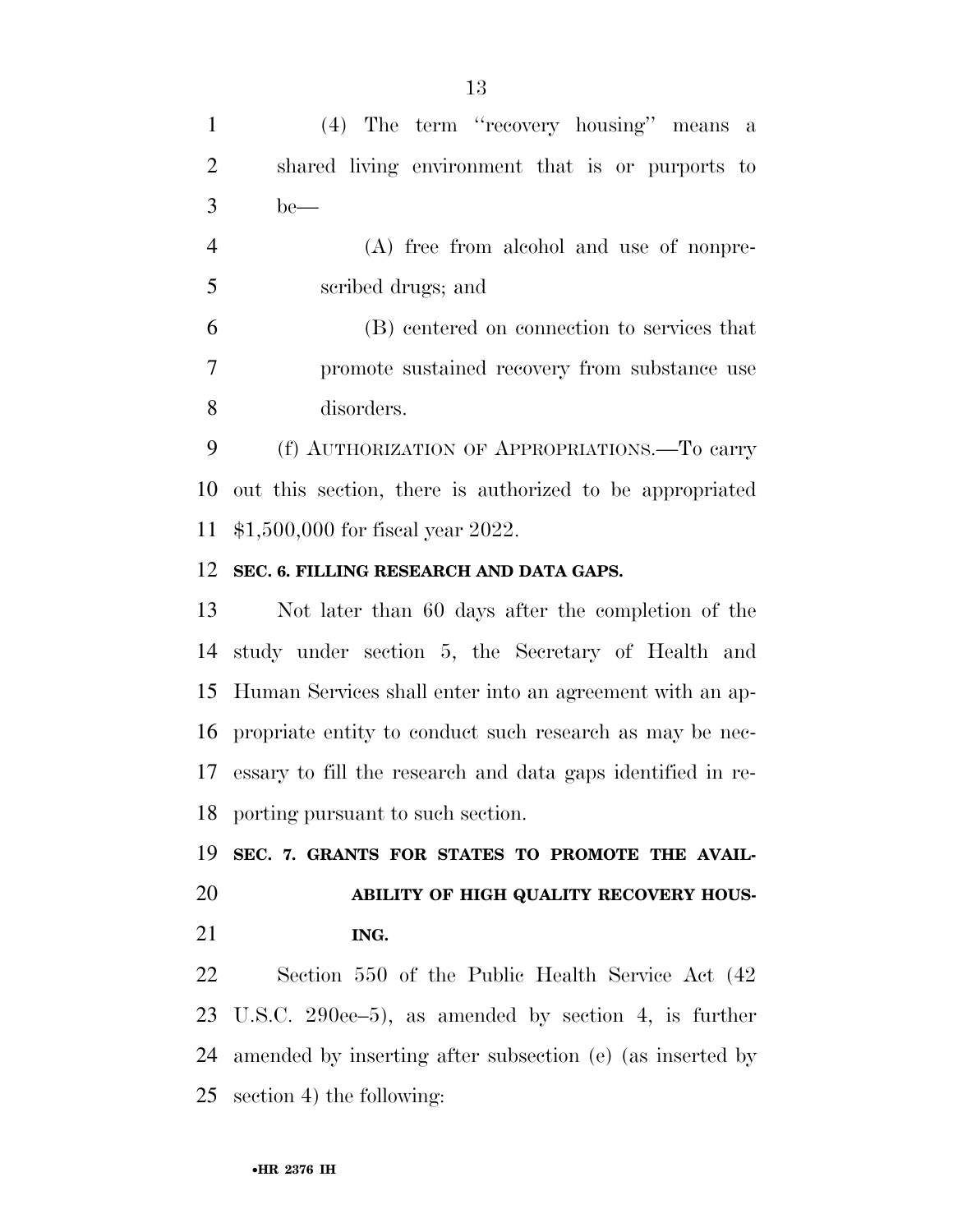| $\mathbf{1}$   | "(f) GRANTS FOR IMPLEMENTING NATIONAL RECOV-            |
|----------------|---------------------------------------------------------|
| $\overline{2}$ | ERY HOUSING BEST PRACTICES.—                            |
| 3              | "(1) IN GENERAL.—The Secretary shall award              |
| $\overline{4}$ | grants to States (and political subdivisions thereof),  |
| 5              | Tribes, and territories—                                |
| 6              | $\lq\lq$ for the provision of technical assist-         |
| 7              | ance by national accrediting entities and rep-          |
| 8              | utable providers and analysts of recovery hous-         |
| 9              | ing services to implement the guidelines, nation-       |
| 10             | ally recognized standards, and recommendations          |
| 11             | developed under section 3 of the Excellence in          |
| 12             | Recovery Housing Act and this section; and              |
| 13             | $\lq\lq (B)$ to promote the availability of high-       |
| 14             | quality recovery housing for individuals with a         |
| 15             | substance use disorder and practices to main-           |
| 16             | tain housing quality long term.                         |
| 17             | "(2) STATE ENFORCEMENT PLANS.—Beginning                 |
| 18             | not later than 90 days after the date of the enact-     |
| 19             | ment of this paragraph and every 2 years thereafter,    |
| <b>20</b>      | as a condition on the receipt of a grant under para-    |
| 21             | graph (1), each State (or political subdivisions there- |
| 22             | of), Tribe, or territory receiving such a grant shall   |
| 23             | submit to the Secretary, and make publicly available    |
| 24             | on a publicly accessible Internet website of the State  |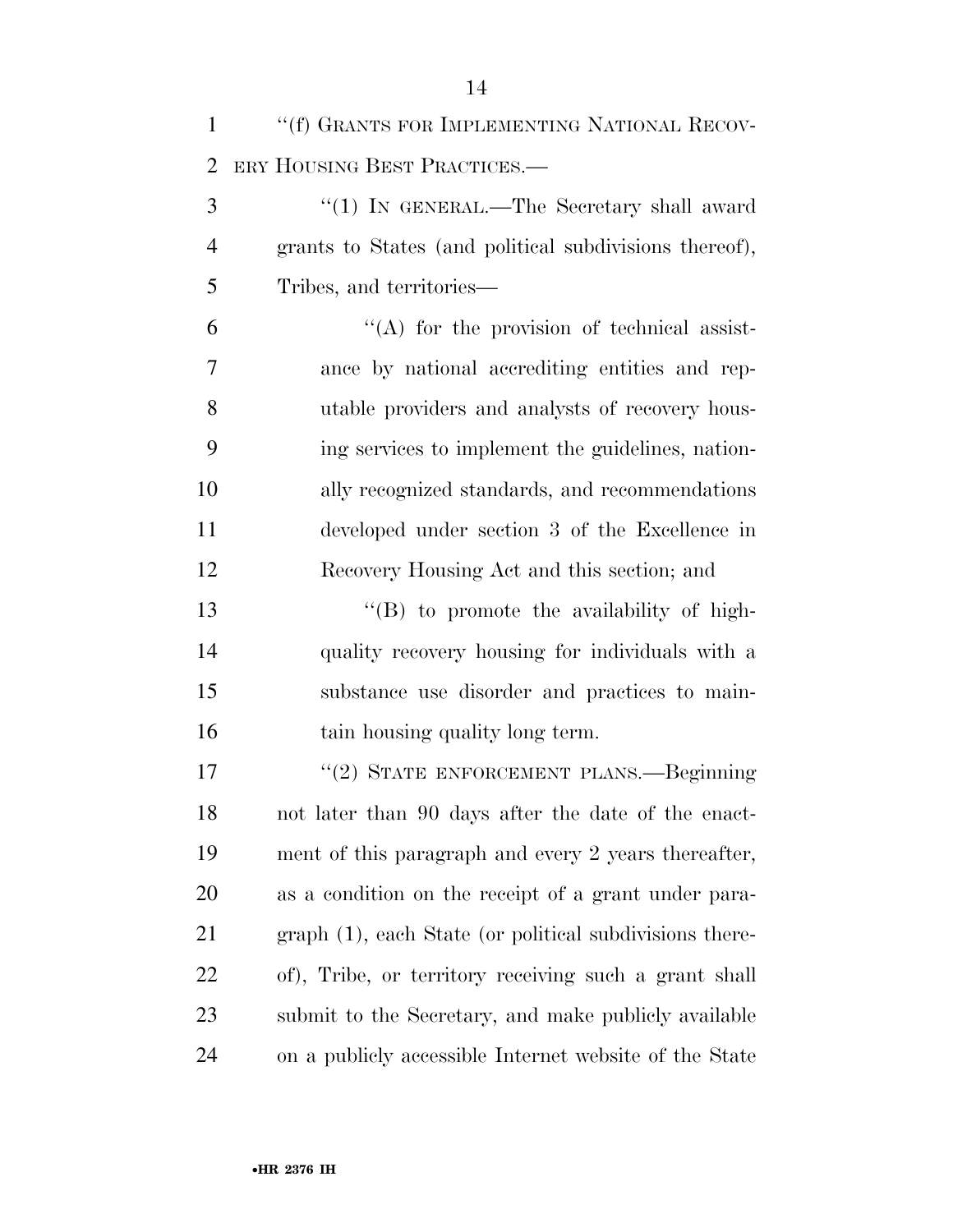| 3 | "(A) the plan of the State (or political sub-     |
|---|---------------------------------------------------|
| 4 | divisions thereof), Tribe, or territory, with re- |
| 5 | spect to the promotion of high-quality recovery   |
| 6 | housing for individuals with a substance use      |
| 7 | disorder located within the jurisdiction of such  |
| 8 | State (or political subdivisions thereof), Tribe, |
| 9 | or territory; and                                 |

 $"$ (B) a description of how such plan is con- sistent with the best practices developed under this section and guidelines developed under sec-tion 550A.

14 ''(3) REVIEW OF ACCREDITING ENTITIES.—The Secretary shall periodically review, by developing a rubric to evaluate accreditation, the accrediting enti- ties providing technical assistance pursuant to para-18 graph  $(1)(A)$ .

19 "(4) AUTHORIZATION OF APPROPRIATIONS. To carry out this subsection, there is authorized to be appropriated \$10,000,000 for each of fiscal years 2023 through 2027.''.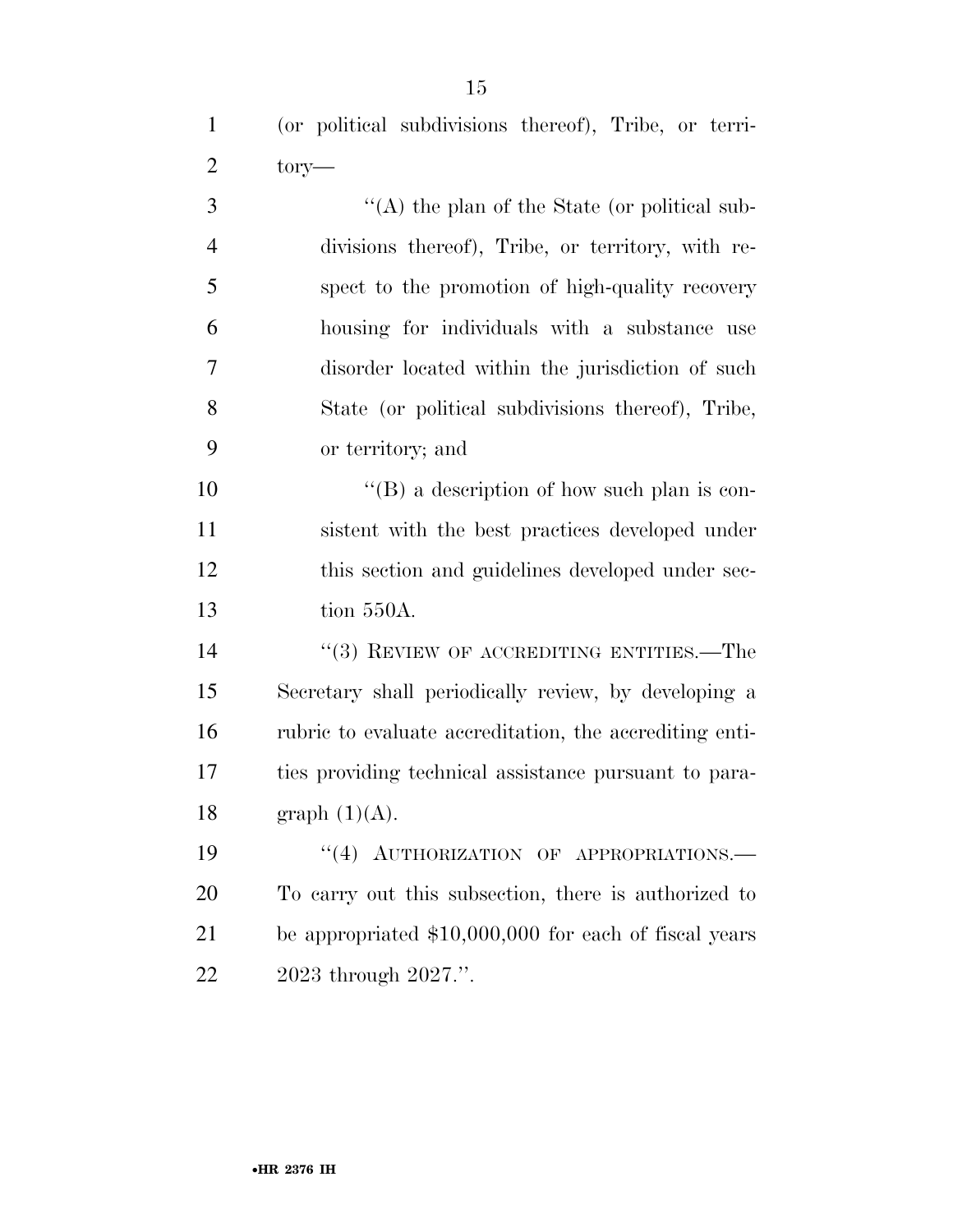| 1              | SEC. 8. REPUTABLE PROVIDERS AND ANALYSTS OF RECOV-       |
|----------------|----------------------------------------------------------|
| $\overline{2}$ | ERY HOUSING SERVICES DEFINITION.                         |
| 3              | Section $550(h)$ of the Public Health Service Act $(42)$ |
| 4              | U.S.C. 290ee–5(i)), as redesignated by section 4, is     |
| 5              | amended by adding at the end the following:              |
| 6              | $\cdot$ (4) The term 'reputable providers and analysts   |
| 7              | of recovery housing services' means recovery housing     |
| 8              | service providers and analysts that—                     |
| 9              | $\lq\lq$ use evidence-based approaches;                  |
| 10             | $\lq\lq (B)$ act in accordance with guidelines           |
| 11             | issued by the Assistant Secretary;                       |
| 12             | $\lq\lq$ have not been found guilty of health            |
| 13             | care fraud, patient brokering, or false adver-           |
| 14             | tising by the Department of Justice, the De-             |
| 15             | partment of Health and Human Services, or a              |
| 16             | Medicaid Fraud Control Unit;                             |
| 17             | $\lq\lq$ (D) have not been found to have violated        |
| 18             | Federal, State, or local codes of conduct with           |
| 19             | respect to recovery housing for individuals with         |
| 20             | a substance use disorder; and                            |
| 21             | " $(E)$ do not employ individuals with a past            |
| 22             | conviction of criminal, domestic, or sexual vio-         |
| 23             | lence, or significant drug distribution, in the          |
| 24             | care or supervision of individuals.".                    |